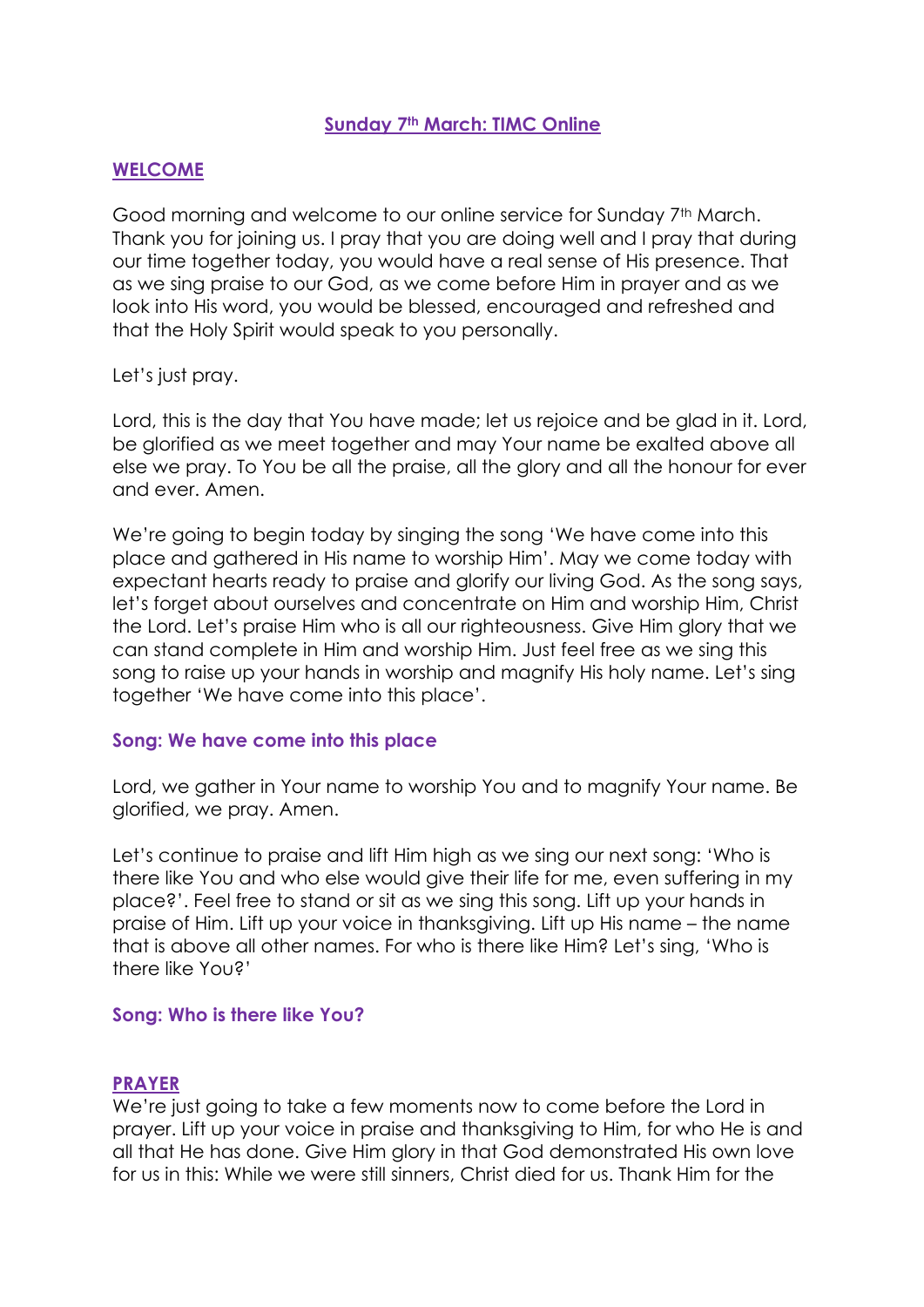amazing sacrifice He made on that cross for you and for me. Praise Him for His provision in both the big and the small in your life. Thank Him for His faithfulness to you and His mercies, which are new every morning. Or if there is something else that the Holy Spirit prompts you to pray about, just take this time now and then I'll close with a prayer of my own.

# **PRAYER**

Lord, there is none like You. We glorify You and lift You on high. Thank You, Lord, for Your amazing love for each one of us, in that You were willing to die on that cross so that we may be forgiven and restored to right relationship with You. Lord, we praise You for Your faithfulness to each one of us. Lord, be glorified in us we pray. Amen.

#### \ **INTRODUCTION:**

Last week, Andrew shared with us some thoughts on Psalm 71 and today we are going to be looking at another Psalm that has particularly blessed and challenged me over the last few weeks. David was a man who was far from perfect, who made mistakes like the rest of us, but he is described within scripture as a man after God's own heart. A number of times, David went on the run, in fear of his life, and it was during one of these times on the run, in the wilderness of Judah, that David penned the amazing words that we are going to look at today. It's not abundantly clear within the text who David was running from – whether it was King Saul or whether it was David's rebellious son, Absalom. Most commentators that I've read, favour the thought that it was Absalom. But the key point that I want to share with you and encourage you with today is David's longing and heart for God. In the midst of that dry and barren landscape, whilst he was a fugitive, a song was birthed in David that revealed his heart and longing for God's presence. That declared the reality of God's love for him. That lifted up His God in praise and spoke of the faithfulness of his God.

I'm aware there may be some listening today who are in their own "desert". I just pray that as the passage is being read and as we explore it a little later, you would be blessed, encouraged and challenged by it and be able to testify to the truths within this wonderful Psalm, and that a new song might be birthed in your heart. Our Bible reading today is Psalm 63 v 1-11.

## **BIBLE READING: Psalm 63 v 1-11**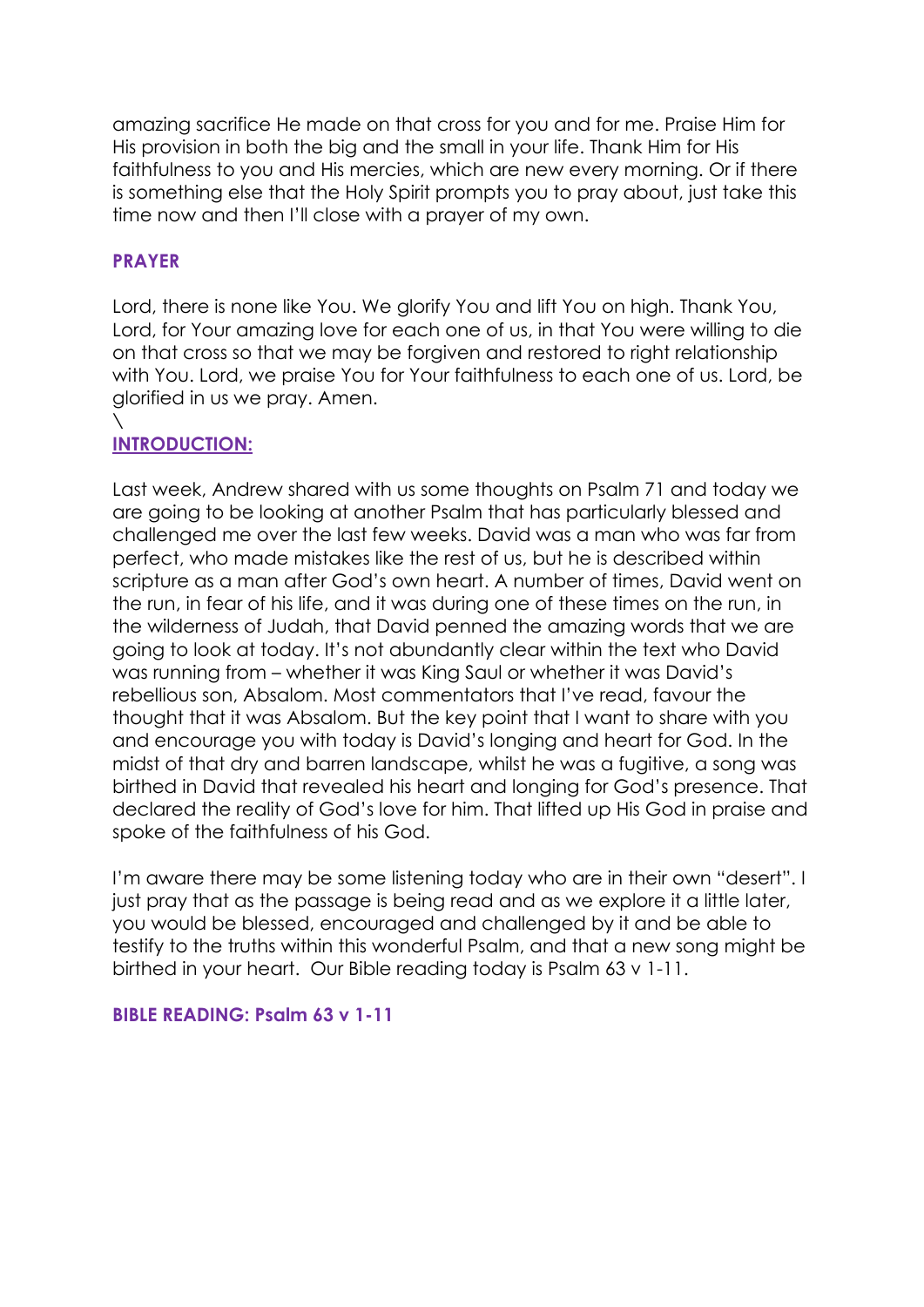# **MESSAGE**

"O God, You are my God". What a glorious statement of faith David pens in the opening of this wonderful Psalm. In the midst of such a hard and troubled time, when he may have been tempted to give up and feel sorry for himself, David takes heart from the truth of his relationship with the living God. At a time when pagans thought there were many gods and each nation had their own gods, David pledges his allegiance to Elohim. He spends time with his God and declares, "You are my God". Words that ultimately speak of relationship, and it is from this declaration of faith that everything else within the Psalm flows. Everything within the Psalm revolves around his relationship with his God. David didn't just know about God, but he actually knew Him personally and was in a personal relationship with Him. The glorious truth is that because of what Jesus has done for us on the cross, by dying in our place, we too can have a right relationship with God, because the price has been paid and we can call him "my God". Praise Him!

David goes on to say, "Earnestly I seek you; my soul thirsts for you, my body longs for you, in a dry and weary land where there is no water." Taking as his inspiration the scenery that he was witnessing first hand as he went on the run, David expresses his desire and longing for God. David was a man who had walked with God many years and yet there was still that hunger and thirst for more. "Earnestly I seek you; my soul thirsts for you, my body longs for you." He had this deep, intense thirst and longing for more of God! He longed to know God more. How much do we earnestly seek Him? How much do we thirst for Him? How much do we long for Him? A. W. Tozer, writing in his devotional book, *The Pursuit of God*, wrote these words:

'Come near to the holy men and women of the past and you will soon feel the heat of their desire after God. They mourned for Him, they prayed and wrestled and sought for Him day and night, in season and out, and when they had found Him, the finding was all the sweeter for the long seeking … Complacency is a deadly foe of all spiritual growth.'

May we be a people who earnestly seek our God. May we thirst for Him and long for Him. May we take time meditating on His Word. May we take time in prayer listening to His voice and talking to Him and may we praise and worship Him and express our love for Him, that we may grow in our relationship with Him.

David goes on to say, "I have seen you in the sanctuary and beheld your power and your glory". Whilst out in the wilderness, David reflects on his experiences with God in the sanctuary – the place of corporate worship – and he recalls times when he witnessed God's power and glory. Matthew Henry writes: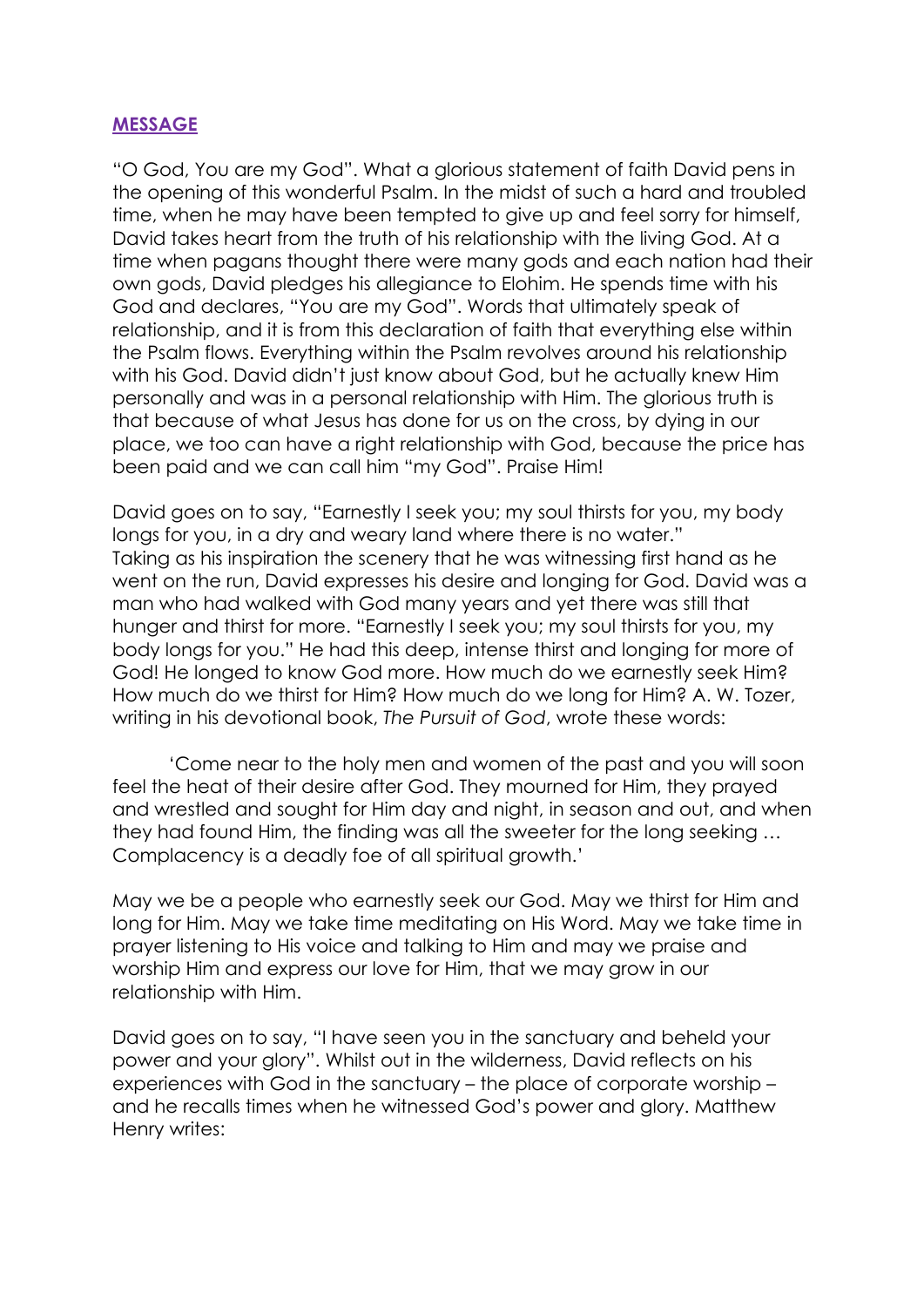'When we are deprived of the benefit of public ordinances, we should desire and endeavour to keep up the same communion with God in our retirements that we have had in the great congregation. When we are alone we may have the Father with us, and that is enough.'

David missed his experiences of God in public worship and once again longed to behold God's power and glory, but he knew that God's sanctuary was not only a place, but also a spiritual concept that could be entered by faith no matter where a person was. Charles Spurgeon writes:

'It is a precious thought that the divine power and glory are not confined in their manifestation to any places or localities; they are to be heard above the roaring of the sea, seen amid the glare of the tempest, felt in the forest and the prairie, and enjoyed wherever there is a heart that longs and thirsts to behold them.'

Oh, that we would long and thirst to behold His power and glory! David goes on in the next verse to declare: "Because your love is better than life, my lips will glorify you." I love this verse! The literal translation of that word 'love' is the word 'loving-kindness', and so David states that the lovingkindness of God is better than life. God's love was better than life. Spurgeon writes: 'To dwell with God is better than life at its best; life at ease, in a palace, in health, in honour, in wealth, in pleasure, a thousand lives are not equal to the eternal life which abides in Jehovah's smile.'

Above all the joys in this life, God's love exceeded it all! Such was the reality and revelation of God's love to David that it was better than life. Oh, that we would have that revelation of the depth of His love for us. That we would echo the words of Paul: "that we, being rooted and established in love, may have power, together with all of the saints, to grasp how wide and long and high and deep is the love of Christ, and to know this love that surpasses knowledge - that you may be filled to the measure of all the fullness of God." May we declare with the Psalmist, "Your love is better than life." David knew and experienced the loving-kindness of His God in such an incredible way that he declares, "my lips will glorify you". In light of David's experience of God's amazing love, he resolves and declares that his lips will glorify God. He is determined to thank God and praise Him with his lips. May we not hold back in our worship. May our lips glorify and praise Him for His amazing love for each one of us.

David goes on to say: "I will praise you as long as I live, and in your name I will lift up my hands." David declares that he will praise God as long as he lives for God's great love for him and all that He has done. He goes on to say that he will lift up his hands in praise of his God. An expression of praise, which expresses our dependence on Him and acknowledges God's power, wonder and majesty.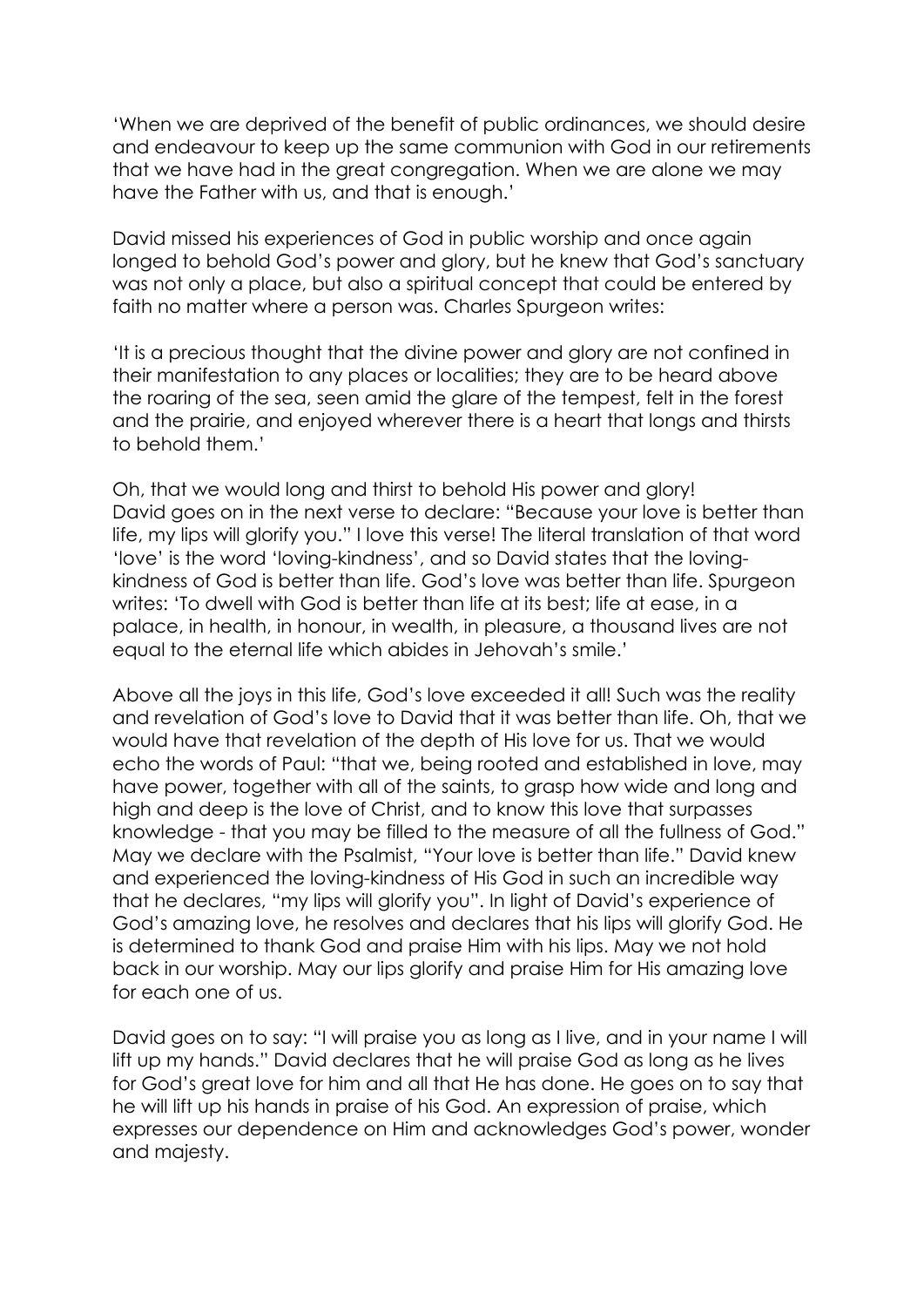"My soul will be satisfied as with the riches of foods; with singing lips my mouth will praise you." The Amplified version says: 'My soul [my life, my very self] will be satisfied as with marrow and fatness.' The Hebrews were more fond of fat than we are, and their highest idea of festive provision was in the marrow and fatness, which they saw as the best of the best. David was fully satisfied in his God, who he saw as the best of the best and who provided the best of the best. Despite the situation that he faced, David's soul was satisfied. His soul was at rest, for he knew his God was with him. Even in the midst of these troubles, he could truly echo the words of the hymn writer, 'It is well with my soul'. This declaration of his deep satisfaction in God leads him to reveal that he was resolved to praise his God with singing. Because of all that God was to him and all that he had done, he proclaims that he is going to sing God's praises! May we be fully satisfied in our God and in light of all that God has done for us, sing His praises and give Him the glory that is due to His name. Verse 6 -8 goes on to say: "On my bed I remember you; I think of you through the watches of night. Because you are my help, I sing in the shadow of your wings. My soul clings to you; your right hand upholds me."

Even during the night, with everything that was happening, God was in his thoughts. Verse 6 in the Amplified Bible says: 'When I remember You on my bed, I meditate and thoughtfully focus on You in the night watches.' Though unable to go to the sanctuary to seek God, David resolved to meet with his God during the night. Such was his longing for relationship and companionship with Him. Ever been there? Not able to get to sleep; spending time meditating and focussing on Him at night time? David resolves to meditate and thoughtfully focus on his God. He goes on to thank Him for His faithfulness. "Because you are my help, I sing in the shadow of your wings." David recalled the many times when the Lord had been his help and sang for joy at the protection under the shadow of His wings. I am reminded of a song which says: 'Living under the shadow of His wing we find security. Standing in His presence we will bring our worship to the King.' Praise Him! May we give Him thanks for the times that He has been our help and deliverer. May we sing for joy at those times in our lives when we have witnessed His goodness and His protection.

My soul clings to you, David continues; "Your right hand upholds me." The Hebrew word used for 'cling' here literally means to hold fast or glue together and such was the closeness of their relationship that David declares that his soul was close to God. It speaks of the intimate relationship, partnership and connection that they both shared. David followed God closely, as though he was afraid of losing sight of Him, and resolved to follow Him swiftly as he longed to be with Him, Matthew Henry writes in his commentary. "David praises his God that His mighty right hand upholds him. Only the power of God and God's right hand could truly uphold him, as if he went in his own strength he would fall. But underneath him, were the gracious, everlasting arms of His God; David could never do it in his own strength. David witnessed to the truth as revealed in Paul's 2nd letter to the church at Corinth, that 'My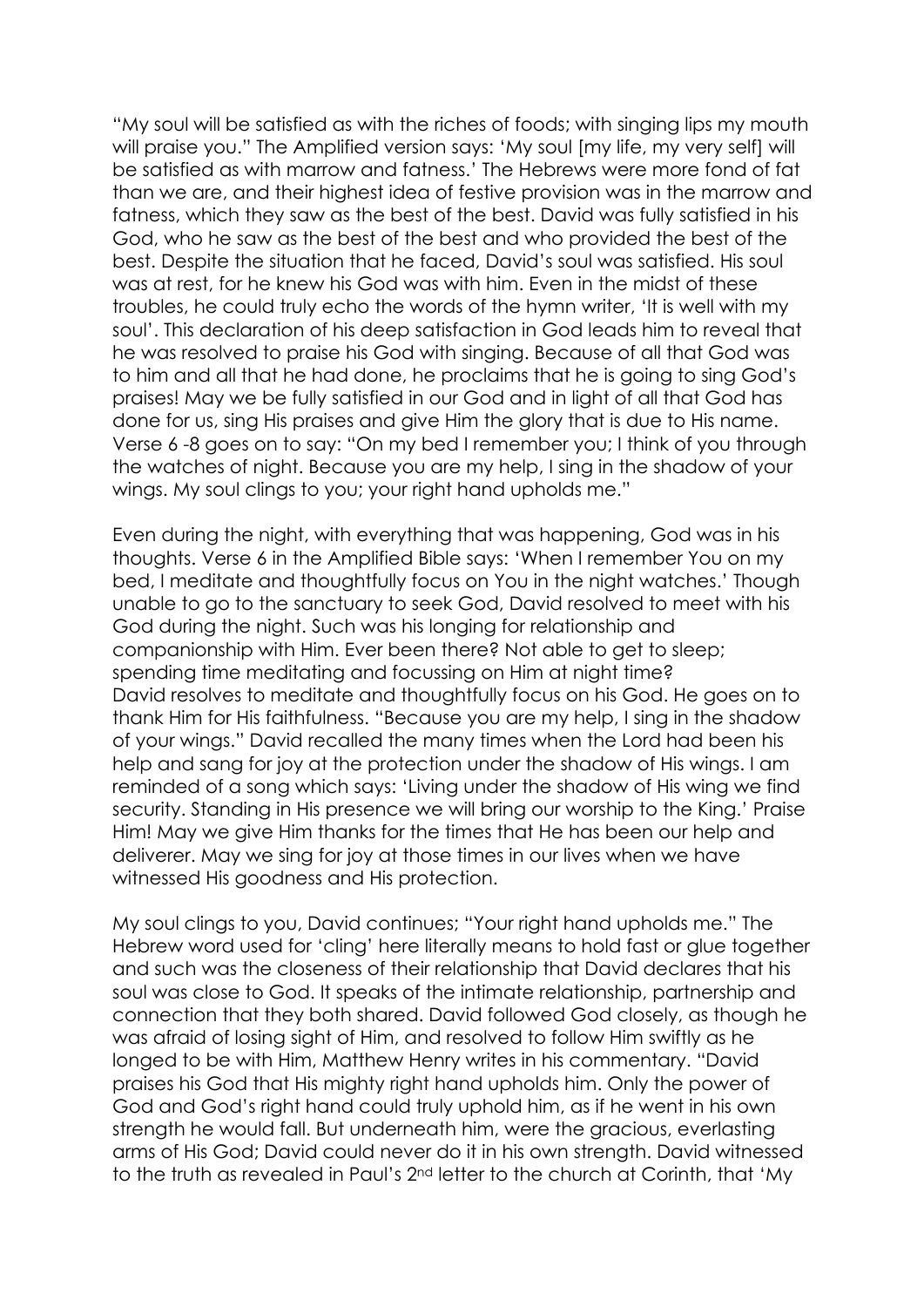grace is sufficient for you, for my power is made perfect in weakness." Praise Him! May we cling to Him and follow Him closely and go in His strength, being upheld by His mighty right hand.

Finally, we come to the last 3 verses of this amazing Psalm: "They who seek my life will be destroyed, they will go down to the depths of the earth. They will be given over to the sword and become food for jackals. But the king will rejoice in God; all who swear by God's name will praise him, while the mouths of liars will be silenced."

You know, David's deep relationship with God did not take away his problems. He had numerous ones in his lifetime, as we all have! The Christian walk is never easy. It involves cost and sacrifice. God never promised an easy ride, but what he did promise was to be with us and to never leave us nor forsake us. Just as David earnestly sought for God, so there were some who wanted to kill David. In the midst of this new song that was being birthed, David turns his eyes on those who wanted to kill him. David cries out to God and trusts Him to deal with his enemies. He knows that His God is a God of justice, who judges fairly, and that the wicked would not prevail in the long run. So he resolves to rejoice in God. To praise Him and to let God deal with his enemies. "But the king will rejoice in God; all who swear by God's name will praise him, while the mouths of liars will be silenced." He knows that ultimately His God and ours is a God of love and a God of justice. Such an amazing Psalm! It has blessed, challenged and strengthened me over the last couple of weeks. I pray that it has blessed and strengthened you and I encourage you to read it through a few times this week. Can I just ask, how is your relationship with God? If you would like to have that personal relationship with God, so that you can declare with the Psalmist, "O God, you are my God", can I just invite you to share in this prayer and make that commitment to follow Him?

Dear Heavenly Father, I know that I am a sinner and I ask for Your forgiveness. I believe that Your Son Jesus died for my sins and rose from the dead. I turn from my sins. I repent of my sins. I invite You to come into my heart and life. I want to trust and follow You as my Lord and Saviour. In Jesus' Name. Amen. If you have prayed that prayer for the first time today, can I encourage you to share it with someone? Please click on the 'Get in touch' button at the bottom of this page, and we would love to help you on that journey. For those who have already made that commitment, can I ask you how earnestly do you seek Him? How much do you thirst and long for God? Alan Redpath once shared of a time in his life when the opportunities for ministry were the greatest he had ever seen. God seemed to be blessing his preaching. And then, right in the middle of it, Redpath was laid up with a stroke. As he lay in his hospital bed, he asked, "Lord, why? Why now, when the opportunities to serve You are so great?" In that time the still small voice of the Lord spoke and quietly impressed upon him, "Alan, you have put your work ahead of your worship."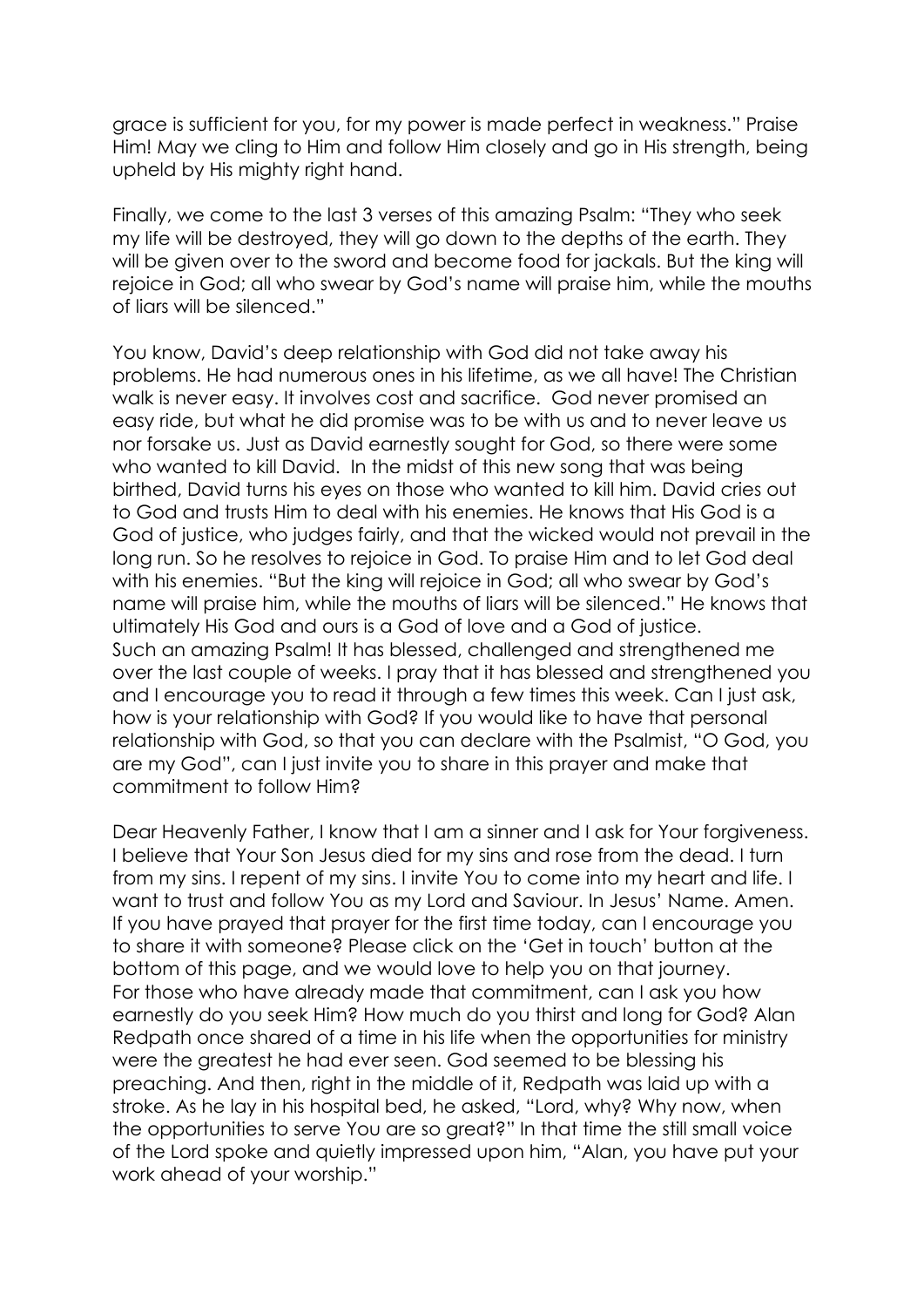May we seek Him above all else! May we long for a deeper relationship with God. May we earnestly seek Him, thirst for Him and long for Him, just as David did in this glorious Psalm. A man after God's own heart. May we be men and women after God's own heart.

We're going to sing a song called, 'Is anyone thirsty' now. We read in John 7 that "On the last and greatest day of the Feast, Jesus stood and said in a loud voice, 'If anyone is thirsty, let him come to me and drink. Whoever believes in me, as the Scripture has said streams of living water will flow from within him.' By this he meant the Spirit, whom those who believed in him were later to receive.

Just feel free after the song to spend a few moments before the One who truly satisfies. Come to Him and drink. Believe in Him and let the streams of living water flow through you. Let's sing, 'Is anyone thirsty'.

#### **SONG: Is anyone thirsty?**

Let's pray. Lord, we come to You and acknowledge our need of You. May Your streams of living water flow through us. God, You are our God and we pray that we would seek You with all our hearts. Fill us anew, we pray, for Your glory. Amen.

We're going to share together in the Lord's Supper in a few moments and as we lead into that time, we're going to sing the song 'You chose the cross'.

#### **SONG: You chose the cross**

#### **Communion**

Because of Jesus unfailing love, I am forgiven, I am restored. Praise Him for His unfailing love. For God so loved the world that He gave his one and only Son, that whoever believes in Him shall not perish but have eternal life. It was out of His unfailing love that God gave His only Son and whoever believes in Him shall have eternal life. Praise Him. It was out of His unfailing love that Jesus chose the cross and was willing to die on that cross for you and for me. Out of His unfailing love, He took all our sin and shame on himself! And though, as He prayed in the garden, His soul was overwhelmed with sorrow to the point of death, and He prayed to the Father, "If it is possible, may this cup be taken from me", yet He declared: "not as I will, but as you will." Complete submission to the Father's will. Obedient to death, even death on a cross. And yet death was not the end. Death could not hold Him! As we just sang, 'Up from the grave victorious, You rose again so glorious.' He is risen! Praise Him! I'm lost in wonder, I'm lost in love, I'm lost in praise forevermore. Because of Jesus' unfailing love, I am forgiven, I am restored. May we never lose the wonder of the amazing sacrifice that the Lord Jesus has made for us at Calvary. May we love Him more deeply. May we praise Him forevermore